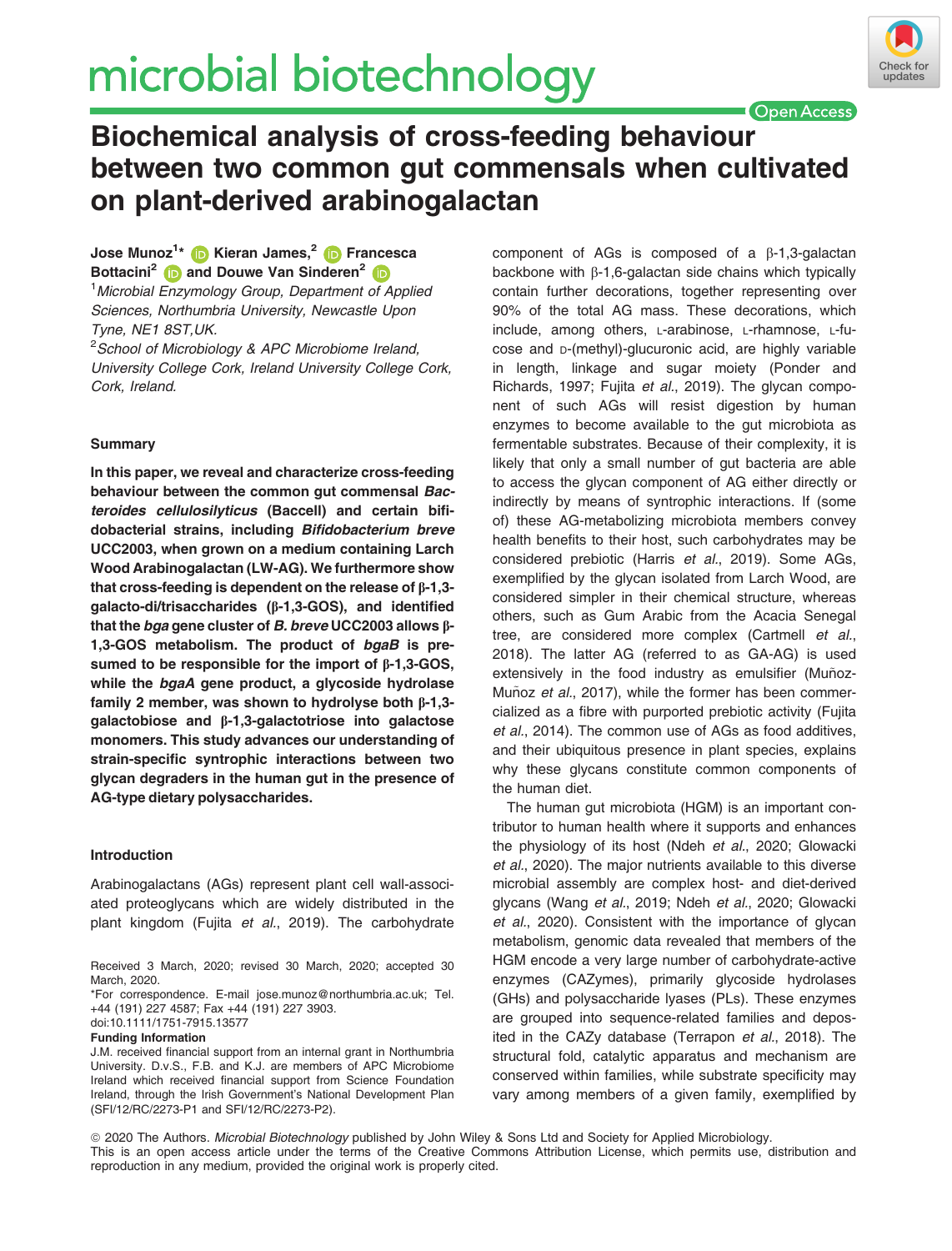GH members of the GH5 family, or can be invariant as in those belonging to GH10 (Labourel et al., 2016). As an example of the glycan-degrading abilities of a member of the HGM, the genome of Bacteroides thetaiotaomicron is predicted to encode 288 GHs that belong to 57 families (Lapebie et al., 2019). GHs hydrolyse glycosidic bonds through an acid/base-assisted mechanism deploying either double or single displacement catalysis, leading to the retention or inversion of the anomeric configuration, respectively. In nearly all of the 166 GH families described in the CAZY database, the catalytic apparatus involves two carboxylate residues being either aspartic or glutamic acid (Terrapon et al., 2018).

All sequenced Bacteroides genomes have been shown to harbour so-called polysaccharide utilization loci (PULs), which consist of clustered and co-regulated genes encoding CAZymes, glycan transporters and sensors that control transcription of the cognate locus (Foley et al., 2016; Glenwright, et al., 2017). Generally, a cell surface-located GH or PL initiates glycan degradation. The oligosaccharides that are in this way generated are imported into the periplasm and then further depolymerized by periplasmic GHs and/or PLs into monosaccharides, which are then internalized into the cytoplasm and used as energy and carbon sources (Ndeh, et al., 2017). Transcriptomic data identified two Ba. thetaiotaomicron PULs activated by GA-AG (Cartmell, et al., 2018). Biochemical characterization of the proteins encoded by the two associated genetic loci generated models for how GA-AG is degraded by the bacterium. Briefly, the backbone is depolymerized by a series of  $exo-\beta-1,3-galac$ tosidases and the liberated backbone-associated side chains (these enzymes accommodate side chains being appended at the O6 position of the backbone galactose units) are then removed by  $\beta$ -1,6-galactosidases,  $\alpha$ -Lrhamnosidases, B-p-glucuronidases and arabinosidases through a hierarchical exo-mechanism. However, upon extracellular degradation of GA-AG Ba. thetaiotaomicron releases particular oligosaccharides into the media, apparently because it does not possess the enzymatic machinery to internalize and/or metabolize them (Cartmell, et al., 2018). The proposed AG degradation models highlight the fact that to fully understand the metabolism of these complex AG glycans, we need to explore the nature of these released oligosaccharides as they may feed other bacteria in the human gut where competition for carbon resources is very high.

Bifidobacterium breve UCC2003 has been reported to metabolize certain human milk oligosaccharides, as well as various other dietary glycans, such starch, raffinose, cellodextrins and galactooligosaccharides (Izumi, et al., 2019; James, et al., 2019a; James, et al., 2019b; Ruiz-Aceituno et al., 2020). However, B. breve is generally not able to degrade and metabolize (complex) polysaccharides (O'Connell Motherway, et al., 2018). It is therefore believed that B. breve scavenges oligosaccharides that are released from complex polysaccharides by the action of a primary degrader. This cross-feeding or syntrophic behaviour is known to occur between species of the Bacteroidetes and Firmicutes phyla, although members of the Bifidobacterium genus, which belongs to the Actinobacteria phylum, may also engage in such cross-feeding events (Turroni, et al., 2018; Singh, 2019; Gutierrez and Garrido, 2019). With respect to AG utilization, it has been shown that only three Bacteroides species are able to utilize GA-AG. In co-culture (Degnan and MacFarlane, 1995; Macfarlane, et al., 1995), these three organisms (which for this reason were designated as keystone organisms) enabled 17 other Bacteroides species to grow on GA-AG through syntrophy by the utilization of oligosaccharides that are generated at the cell surface of the keystone bacteria.

In the current study, we demonstrate that growth of Bacteroides cellulosilyticus on LW-AG releases rhamnose and ß-1,3-galactooligosaccharides with a varying degree of polymerization (DP) that can be metabolized by a selected few bifidobacteria, including B. breve UCC2003. The metabolic pathway that allows B. breve UCC2003 to perform this cross-feeding behaviour is identified and characterized.

#### **Results**

# Cross-feeding between Bacteroides cellulosilyticus DSM 14838 (Baccell) and various Bifidobacterium species

In order to assess possible cross-feeding behaviour between Baccell and Bifidobacterium strains, we initially selected the prototype strain B. breve UCC2003 as a candidate to determine if it could metabolize the oligosaccharides released by Baccell when grown on LW-AG, as previously established (Cartmell, et al., 2018). For this purpose, we performed a cross-feeding experiment where B. breve UCC2003 was grown on its own or in conjunction with Baccell, a so-called keystone microorganism capable of metabolizing AGs (Cartmell, et al., 2018). In this experimental design, we counted the colony-forming units (CFU) of each taxa by selection on specific growth media and antibiotics. For example, we used brain heart infusion (BHI) medium supplemented with haematin when we assessed Bacteroides CFU, while for bifidobacterial species, we selected on Reinforced Clostridium Media medium (see Experimental procedures section). Figure 1A shows the CFU-based growth profile of Baccell on glucose and intact LW-AG, confirming that this bacterium is able to metabolize the latter glycan, as a result of which a monosaccharide and certain oligosaccharides are released into the growth medium as shown in Fig. 1B. The most abundant among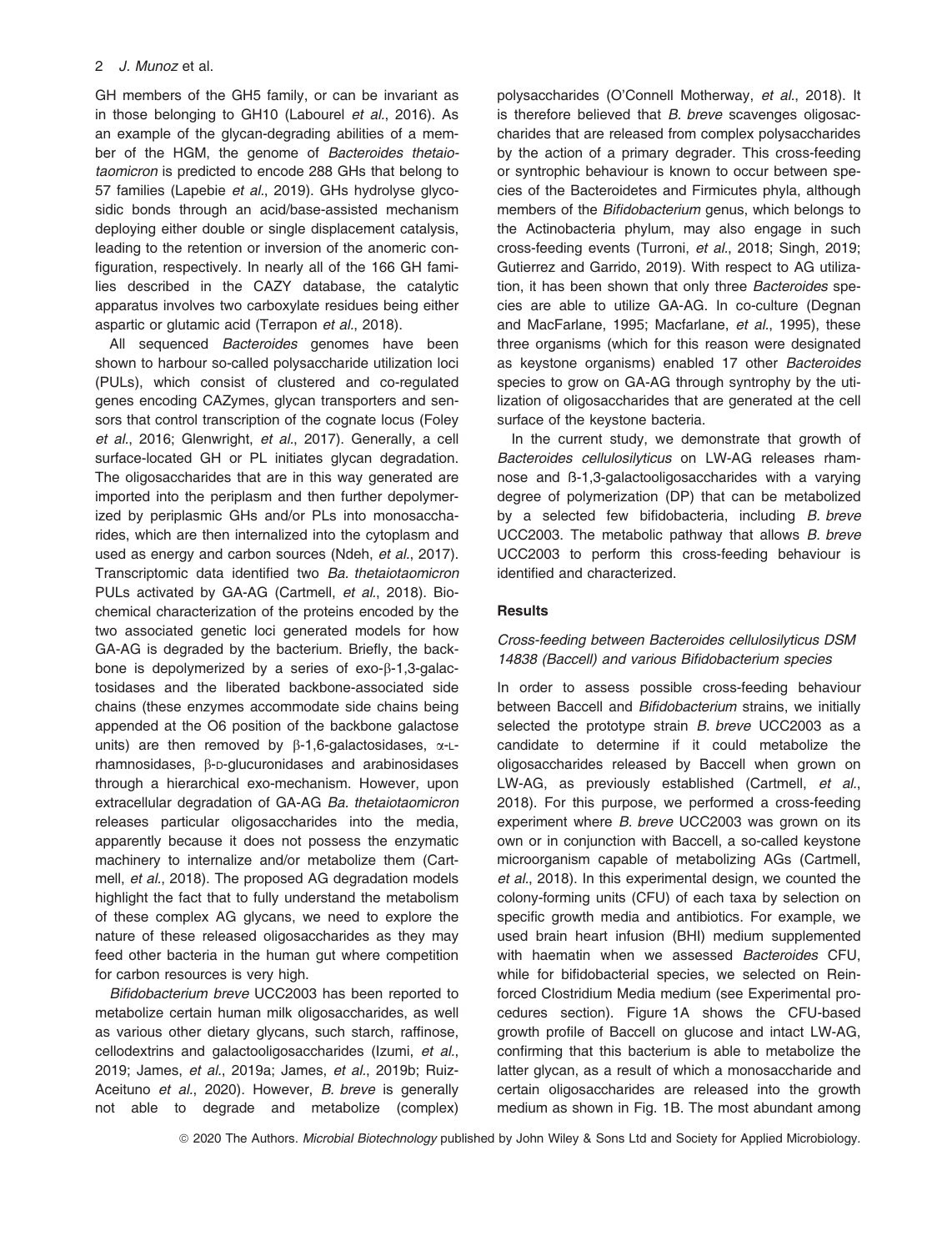Rhamnose β-D-1,3 Galactobiose media before media after Baccell media after Bbreve UCC2003

β-D-1,3 Galactotriose

**Time (min)**

 $\mathcal{G}$   $\mathcal{G}$ 

**Time (h)**

**Time (h)**



Fig. 1. Growth of Bacteroides cellulosyliticus (Baccell) and several bifidobacterial species. A. Growth curves of Baccell on glucose and LW-AG. B. HPLC of the supernatant of Baccell grown on LW-AG where  $G_2$  is  $\beta$ -1,3-galactobiose and  $G_3$ ,  $\beta$ -1,3-galactotriose. C. Colony-forming units (CFU) of B. breve UCC2003 for its co-culture with Baccell on glucose and LW-AG. D. CFU of B. longum subsp. infantis ATCC15697 for its coculture with Baccell on glucose and LW-AG. E. CFU of B. breve JCM7017 for its co-culture with Baccell on glucose and LW-AG. F. CFU of B. bifidum LMG13195 for its co-culture with Baccell on glucose and LW-AG. G. CFU of B. longum subsp. longum NCIMB8809 for its co-culture with Baccell on glucose and LW-AG. All experiments were made in triplicate and the mean  $\pm$  standard deviation is displayed.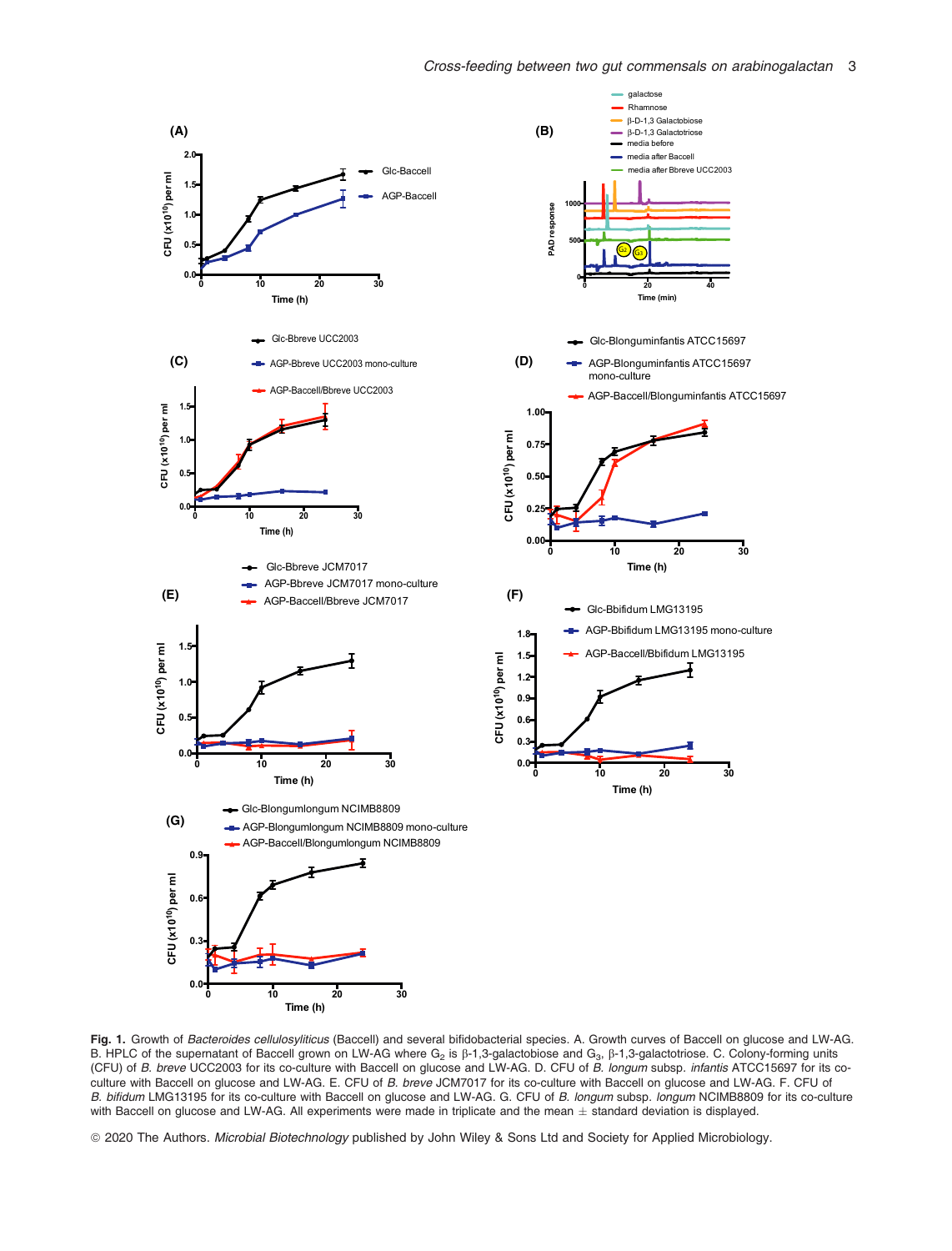these released oligosaccharides were shown to be rhamnose, 1,3-galactobiose and 1,3-galactotriose, as identified by HPAEC-PAD (Fig. 1B). B. breve UCC2003 is unable to grow on intact LW-AG (Fig. 1C), whereas co-cultivation experiments of Baccell and B. breve UCC2003 on LW-AG as a sole carbon source showed that the latter strain is able to grow (Fig. 1C), thus clearly demonstrating cross-feeding behaviour. B. breve UCC2003 is presumed to avail of some of the released carbohydrates, with the observed growth apparently due to metabolism of  $\beta$ -1,3-galactobiose and  $\beta$ -1,3-galactotriose, rather than rhamnose, which does not appear to be a growth substrate for B. breve UCC2003 (Fig. 1B).

In the same way as described for B. breve UCC2003, we performed cross-feeding experiments between Baccell and B. breve JCM7017, B. longum subsp. longum NCIMB8809, B. longum subsp. infantis ATCC15697 and B. bifidum LMG13195. As shown in Fig. 1, only B. longum subsp. infantis ATCC15697 is able to grow in conjunction with Baccell on LW-AG (Fig. 1C, D). In contrast, B. breve JCM7017 (Fig. 1E), B. bifidum LMG13195 (Fig. 1F) and B. longum subsp. longum NCIMB8809 (Fig. 1G) lack this syntrophic ability. As we will show below, this inability is linked to the presence or absence of the bga cluster.

# Identification and sequence analysis of BgaA

In order to identify the gene or genes that allow certain bifidobacteria to cross-feed on the released AG-derived oligosaccharides (Fig. 1), we selected the genome of B. breve UCC2003 to look for  $\beta$ -galactosidase-encoding genes. Through nucleotide sequence analysis of putative genes, we identified bgaA (corresponding to locus tag Bbr\_0285) on the genome of B. breve UCC2003 as a gene encoding a potential exo-b-galactosidase. BgaA is predicted to encode a 606 residue protein containing a catalytic domain from residues 18 (Aspartic acid) to isoleucine 461 resembling members of the glycoside hydrolase family 2 (GH2). The BgaA-encoding gene is part of a three-gene cluster in B. breve UCC2003 (Fig. S1A): (i) bgaA, encoding the aforementioned GH2 member BgaA, (ii) bgaR, specifying a transcriptional regulator of the LacI family (corresponding to locus tag Bbr\_0283) and (iii) a gene predicted to encoded a sugar symporter (corresponding to locus tag Bbr\_0284, designated here as bgaB). The presence or absence of (homologs) of the cluster in the tested strains for cross-feeding was shown to correspond with their syntrophic ability/inability (see below for a full analysis of the prevalence of the bga gene cluster in bifidobacterial genomes).

In order to enzymatically characterize the bgaA gene product, we cloned bgaA and overexpressed and purified its gene product in Escherichia coli BL21 (DE3), see Experimental procedures section, obtaining a yield of approximately 20 mg  $I^{-1}$  of purified BgaA. We performed enzymatic assays to assess the catalytic action of this protein on several polysaccharides (Fig. S1B), including pectin  $\beta$ -galactan, in which the backbone glycan is  $\beta$ -1,4linked, type I AG from potato (where the galactan linkage is also  $\beta$ -1,4),  $\beta$ -1,3-galactan and type II AG, which contains  $\beta$ -1,3/1,6-linkages in the galactan backbone.

In addition, we performed enzyme activity reactions with particular disaccharides as potential substrates for BgaA, including B-p-galactopyranosyl-4-p-glucopyranose (lactose), β-D-galactopyranosyl-4-N-acetyl-D-glucosamine (LacNAc), b-D-galactopyranosyl-3-N-acetyl-D-glucosamine (lacto-N-biose I), β-p-galactopyranosyl-3-p-galactopyranose  $(\beta$ -p-1,3-galactobiose),  $\beta$ -p-galactopyranosyl-4-pgalactopyranose (b-D-1,4-galactobiose), b-D-galactopyranosyl-6-p-galactopyranose ( $\beta$ -p-1,6-galactobiose) and  $\beta$ -p-(b-D-3-O-Galactopyranosyl)-galactopyranosyl-4-D-glucopyranose (3-galactosyllactose) (Table 1 and Fig. S1C). These assays revealed that of the tested substrates purified BgaA only exhibits hydrolytic activity towards  $\beta$ -D-1,3-galactobiose, indicating that this protein possesses very specific activity with a  $k_{\text{cat}}/K_{\text{m}}$  of 32 580  $\pm$  1673 M<sup>-</sup>  $<sup>1</sup>$  min<sup>-1</sup>. Figure 2A,B show the TLC and HPLC results for</sup> these enzymatic reactions.

# Enzyme characterization: Mode of action on  $\beta$ -1,3galactooligosaccharides

To elucidate the enzyme specificity and the number of subsites in the active site of BgaA, we performed enzymatic assays with several 1,3-linked galactooligosaccharides, including β-p-1,3-galactobiose, β-p-1,3-galactotriose, b-D-1,3-galactotetraose and the human milk oligosaccharide 3'-galactosyllactose (Fig. 2C,D). BgaA was shown to be active on  $\beta$ -1,3-galactooligosaccharides with a DP from 2 to 3 with a similar specific activity for both oligosaccharides, whereas no activity was observed for related substrates with a DP of four or higher (Table 1).

Table 1. Enzyme activity of BgaA with different galactooligosaccharides.

| Substrate           | $k_{\text{cat}}/K_{\text{m}}$<br>$(M^{-1} \text{ min}^{-1})$ |
|---------------------|--------------------------------------------------------------|
| $1,3-G_2$           | $32580 + 1673$                                               |
| $1.3 - G3$          | $28954 + 1002$                                               |
| $1,3-G_4$           | Inactive                                                     |
| 3-galactosyllactose | $3030 + 149$                                                 |
| $1.4 - G2$          | Inactive                                                     |
| $1,6-G_2$           | Inactive                                                     |
| Lactose             | Inactive                                                     |
| LacNAc              | Inactive                                                     |
| Lacto-N-biose I     | Inactive                                                     |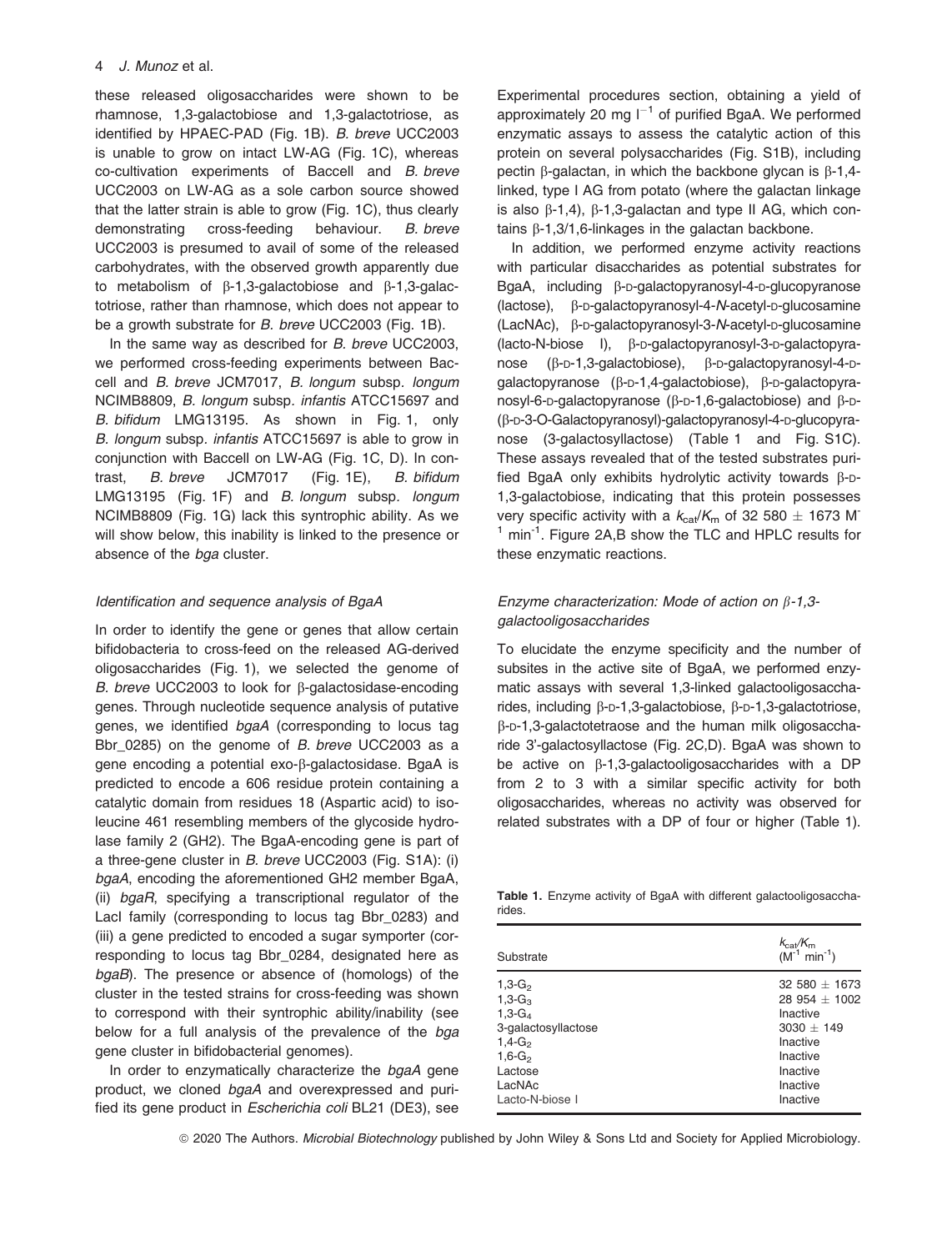

Fig. 2. Enzymatic assays of BgaA with different disaccharides, trisaccharides and tetrasaccharides. The experimental conditions were as follows: 20 mM sodium phosphate buffer pH 7.0,  $[S]_0 = 1$  mM and  $[E]_0 = 1$  uM. A. TLC.  $1 = \beta$ -D-1,3-galactobiose,  $2 = \beta$ -D-1,3-galactobiose + BgaA, 3 =  $\beta$ -D-1,4-galactobiose, 4 =  $\beta$ -D-1,4-galactobiose + BgaA, 5 =  $\beta$ -D-1,6-galactobiose 6 =  $\beta$ -D-1,6-galactobiose + BgaA, yellow circle = galactose standard. B. HPLC of  $\beta$ -D-1,3-galactobiose + BgaA. C. HPLC of the enzymatic assays of BgaA with  $\beta$ -D-1,3-galactooligosaccharides. D. HPLC of the enzymatic assays of BgaA with 3-galactosyllactose.

This implies that BgaA harbours three subsites within its active site  $(-1, +1, -1)$  and  $+ 2$ ). Regarding the  $+ 2$  subsite, when 3'-galactosyllactose was tested as a substrate, in which the corresponding monosaccharide and linkage are  $\beta$ -1,4-galactose attached to glucose, the observed activity was decreased by  $\sim$  10 fold, supporting the enzyme's specificity for  $\beta$ -1,3-galactose attached to galactose. Together, our findings clearly show that BgaA exhibits very high hydrolytic specificity towards short  $\beta$ -1,3-galactooligosaccharides.

#### pH profile and metal-dependent activity for BgaA

In order to optimize the enzymatic conditions for the assays, we performed reactions to assess the behaviour of the enzyme at varying pH values (Fig. S2A). Specific activity of BgaA as a function of pH showed a typical bell shape with maximum activity at pH 7.0. This activity drastically decreased when the pH was above

7.5 and decreased when assays were performed below pH 6.0.

In addition to the pH profile, we performed additional enzymatic assays to determine if BgaA activity is metaldependent. For this purpose, we first treated the enzyme with EDTA in excess to remove putative metal ions from its active site and perform assays with this EDTA-treated enzyme (Fig. S2B). BgaA was shown to lose all activity following treatment with EDTA, indeed consistent with a metal-dependent activity. This activity was recovered when we removed the EDTA from the enzyme and added  $Mg^{2}$  to the reaction, confirming that BgaA is an Mg+<sup>2</sup> -dependent galactosidase. Enzymatic activity of EDTA-treated BgaA was not recovered when the assays were performed with  $Ca^{+2}$ , Mn<sup>+2</sup> or Zn<sup>+2</sup> (Fig. S2B).

# Active site comparison with other GH2 enzymes

Based on the enzyme characterization and specificity determination, to assess structural aspects of BgaA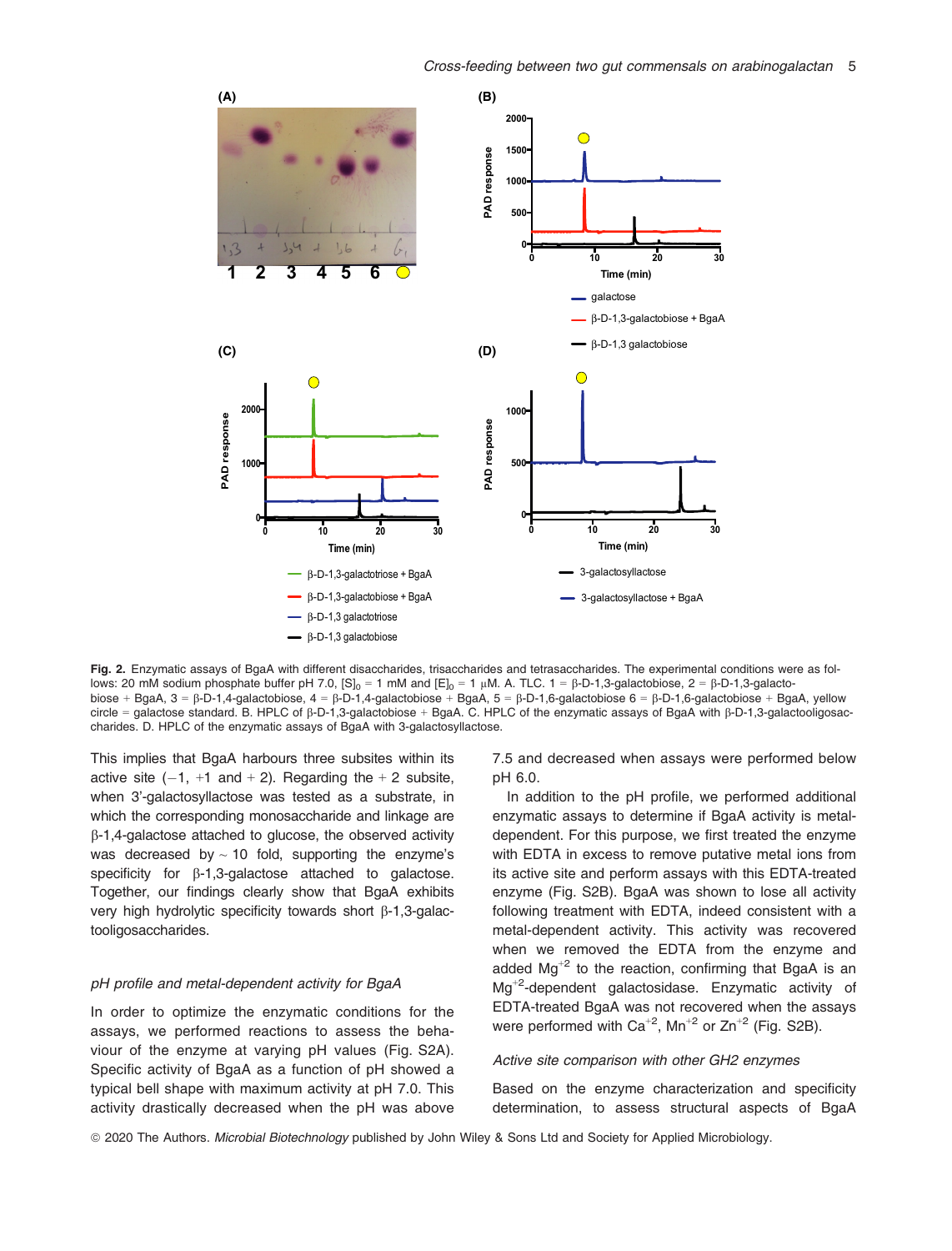including its active site, we made several unsuccessful attempts to crystallize the molecule to obtain its 3Dstructure. As an alternative, since BgaA exhibits 25% amino acid similarity to a  $\beta$ -galactosidase from *E. coli* (LacZ, database code 1JYN), we used this 1JYN structure for the inactive mutant of LacZ in complex with lactose as a template to model the BgaA structure. The conserved residues in the active site of BgaA are shown in Fig. S3A in green and the residues for LacZ in blue. In LacZ, the nucleophile E537 has been mutated to an inactive glutamine to obtain the complex with lactose. The nucleophilic residue (E514 in BgaA and E537 in LacZ) is conserved in both proteins and in the same orientation to mount the nucleophilic attack with a 7.1  $\AA$ distance with the glycosidic bond in lactose (Fig. S3A). However, the predicted catalytic donor (D421 in BgaA) is not conserved in these two proteins being E461 in LacZ. In addition, D421 is in a different orientation to E461 in LacZ having a distance of 4.3Å.

To understand the substrate specificity of BgaA towards 1,3-b-galactooligosaccharides, we compared the surface structure of this protein with that of LacZ. LacZ contains a deep pocket to perfectly accommodate

lactose and other galactooligosaccharides, as outlined in Fig. S3B, in which the catalytic residues are highlighted in magenta. However, this pocket is not present in BgaA showing clashes in the active site when we model lactose (Fig. S3C). This effect would explain the specific activity of BgaA for  $\beta$ -1,3-linkages rather than  $\beta$ -1,4 or  $\beta$ -1,6 glycosidic bonds.

# Disruption of genes in the bga cluster in B. breve UCC2003

In order to confirm the expected biological role and importance of Bbr 0284 (BgaB) and BgaA in the metabolism and cross-feeding on short-chain  $\beta$ -1,3-galactooligosaccharides, we obtained genetic knockouts for the corresponding two genes bgaB and bgaA (see Experimental procedures), and then performed growth curves employing wild-type B. breve UCC2003 and the, respective, knockout mutants BbrUCC2003 $\triangle$ 0284 and BbrUCC2003 $\triangle$ 0285 (Fig. 3A–C). The wild-type strain UCC2003 grew well in medium containing with glucose (positive control), galactobiose or galactotriose as its sole carbon source, but was unable to grow in a medium



Fig. 3. Growth curves of B. breve UCC2003 or its derivatives with  $\beta$ -D-1,3-oligosaccharides. A. Wild type. B. B. breve BbrUCC2003 $\triangle$ 0284. C. B. breve BbrUCC2003 $\triangle$ 0285. D. CFU of BbrUCC2003 $\triangle$ 0284 for its cross-feeding co-cultures with Baccell on glucose and LW-AG. All experiments were made in triplicate and the mean  $\pm$  standard deviation is displayed.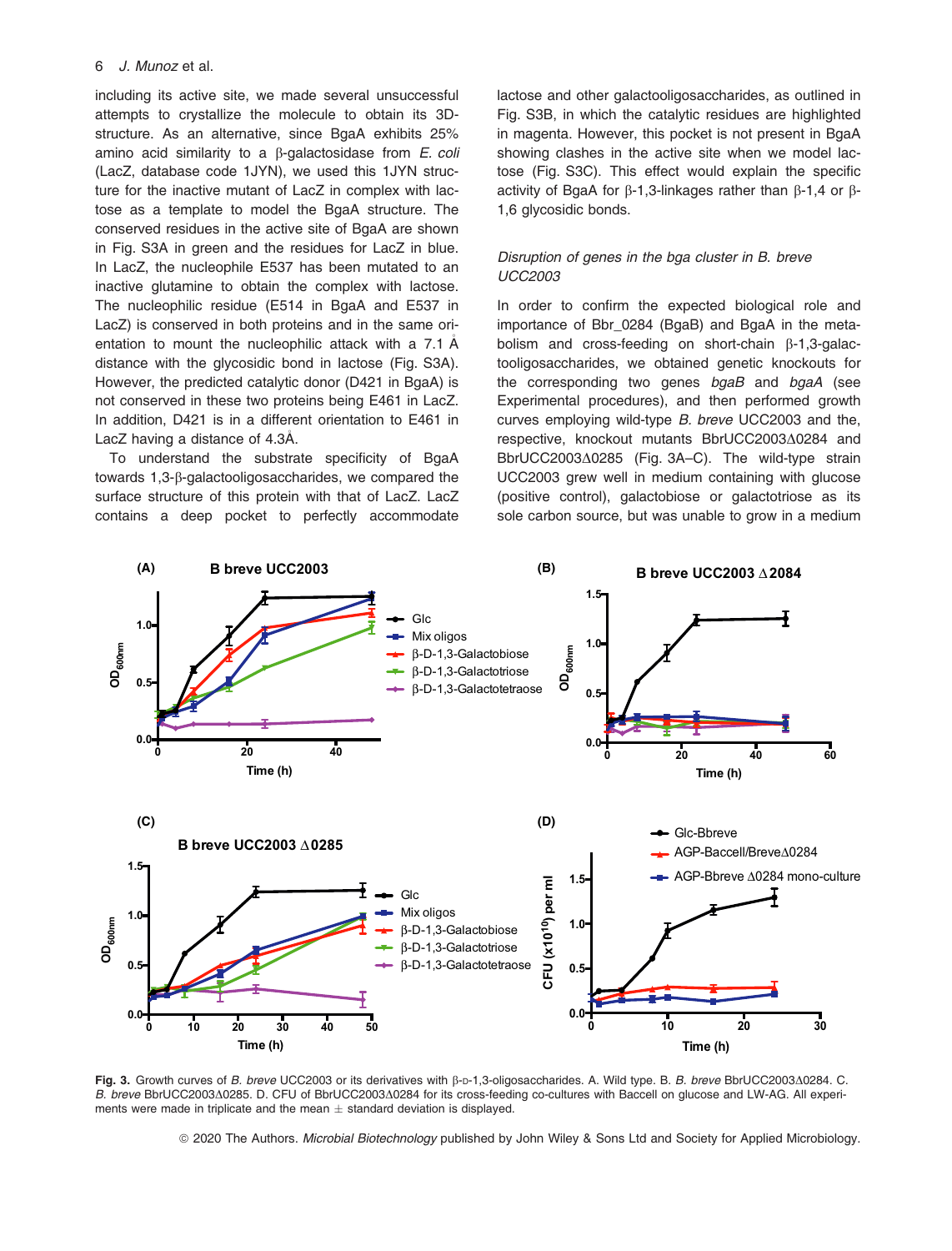containing galactotetraose as the sole carbon source (Fig. 3A). Both mutants grew equally well on glucose as the WT UCC2003 strain, yet mutant BbrUCC2003 $\Delta$ 0284 (Fig. 3B) was unable to grow on galactobiose or galactotriose, while growth of mutant BbrUCC2003 $\Delta$ 0285 on these two galactooligosaccharides was noticeably affected in that growth rate was reduced (Fig. 3C). The latter observation is likely due to the presence of one or more additional  $\beta$ -galactosidases in B. breve UCC2003 that are able to degrade these  $\beta$ -1,3-galactooligosaccharides, though with an apparently lower specificity. Indeed, at least eight predicted b-galactosidases are encoded in B. breve UCC2003, of which some have been characterized and shown to have overlapping specificities (O'Connell Motherway, et al., 2010; O'Connell Motherway, et al., 2012; Ambrogi, et al., 2019; James, et al., 2019a; James, et al., 2019b). This result indicates that the gene bgaB encodes a transport system that is highly specific for  $\beta$ -1,3-galactobiose and  $\beta$ -1,3-galactotriose (Fig. 3B), in the absence of which the strain is unable to internalize and consequently metabolize these saccharidic substrates.

In order to determine to what extent the observed syntrophic activities of B. breve UCC2003, described in Fig. 1A–C, are dependent on the bga cluster, we cultured  $B$ . breve mutant BbrUCC2003 $\triangle$ 0284 with Baccell together in a medium containing LW-AG. Under these conditions, the B. breve mutant was unable to grow, apparently because of its inability to import the released b-1,3-galactooligosaccharides (Fig. 3D).

# Analysis of metabolites generated by  $\beta$ -1,3galactooligosaccharide metabolism

Human gut microbiota interacts with the host releasing specific short-chain fatty acids (SCFAs), mainly acetate, butyrate and propionate (Wang, et al., 2019). In this sense, the determination of released SCFAs will provide insights into any benefit that the host may derive from such microbial syntrophy. LC/MS of the supernatants generated during the co-cultivation of Baccell and B. breve UCC2003 is shown in Table 2. This metabolite profile shows that Baccell mainly produces succinate and acetate. This fermentation end-product profile has previously been observed for this species when it metabolizes other carbohydrates like inulin or fructan (Falony, et al., 2009). In the case of LW-AG, the monoculture of Baccell results in acetate production due to fermentation of carbohydrates that originate from LW-AG. When we co-cultivated Baccell and B. breve UCC2003, a clear increase of acetate levels was observed when compared to that for Baccell mono-cultivation, an observation which indicates that the overall SCFA production increases due to syntrophic behaviour.

Butyrate production during co-cultivation appeared to be similar irrespective as to whether Baccell was grown on LW-AG in monoculture or in conjunction with B. breve UCC2003, confirming the known inability of B. breve UCC2003 to produce this SCFA. Furthermore, the cocultivation caused production of lactate and formate as additional metabolic end products, both of which can be exclusively attributed to B. breve UCC2003 metabolism (Table 2) (Watson, et al., 2013; McLaughlin, et al., 2015). In conclusion, the observed syntrophic interaction leads to higher and more varied levels of SCFAs and the production of lactic acid.

#### Prevalence of the bga cluster among bifidobacteria

In order to investigate the prevalence of the bga cluster in several B. breve genomes, we performed a BLASTPmediated search for homologues of bgaB/bgaA in B. breve and revealed that this cluster is present in just a few representatives of this species, with positive matches in only four representatives out of the 89 B. breve genomes accessible in the NCBI public database (Fig. 4). Interestingly, in B. breve strains that do not harbour the bga cluster, this genetic region is replaced by a carbohydrate utilization cluster of unknown specificity and predicted to encode an ABC-type uptake system, an  $\alpha$ -galactosidase (glycoside hydrolase family 36) and an AraC-type transcriptional regulator (Fig. S1A provides a comparative genomic analysis of B. breve strains UCC2003 and JCM 7017).

When extending this comparison to other members of the genus Bifidobacterium, our analysis revealed that homologues of the bgaB/bgaA cluster are observed in B. longum, with positive matches in 16 out of the 182 publicly available B. longum genomes. Down to the subspecies level, our analysis showed that of the 16 positive strains carrying this cluster, at least half are deposited in NCBI as members of B. longum subsp. infantis (the other half being generically referred as B. longum). Taken together, our analysis shows that the ability of degrading β-1,3-galactooligosaccharides represents an

Table 2. Millimolar (mM) concentration of the metabolites generated in the cell-free supernatant of MM + 1% LW-AG, following 24 h incubation with Baccell and B. breve UCC2003.

|                                                                                   | Succinate<br>(mM)     | Acetate<br>(mM)  | Lactate<br>(mM)   | Formate<br>(mM)  |
|-----------------------------------------------------------------------------------|-----------------------|------------------|-------------------|------------------|
| No inoculum 1% LW-AG<br>Baccell 1% I W-AG<br><b>B.</b> breve UCC2003 1%<br>I W-AG | ND<br>60<br><b>ND</b> | 1.2<br>24<br>1.4 | 2.1<br>ND.<br>1.9 | 0.9<br>ND<br>1.1 |
| Baccell, <i>B. breve</i><br>UCC2003 1% LW-AG                                      | 68                    | 94               | 6.0               | 6.9              |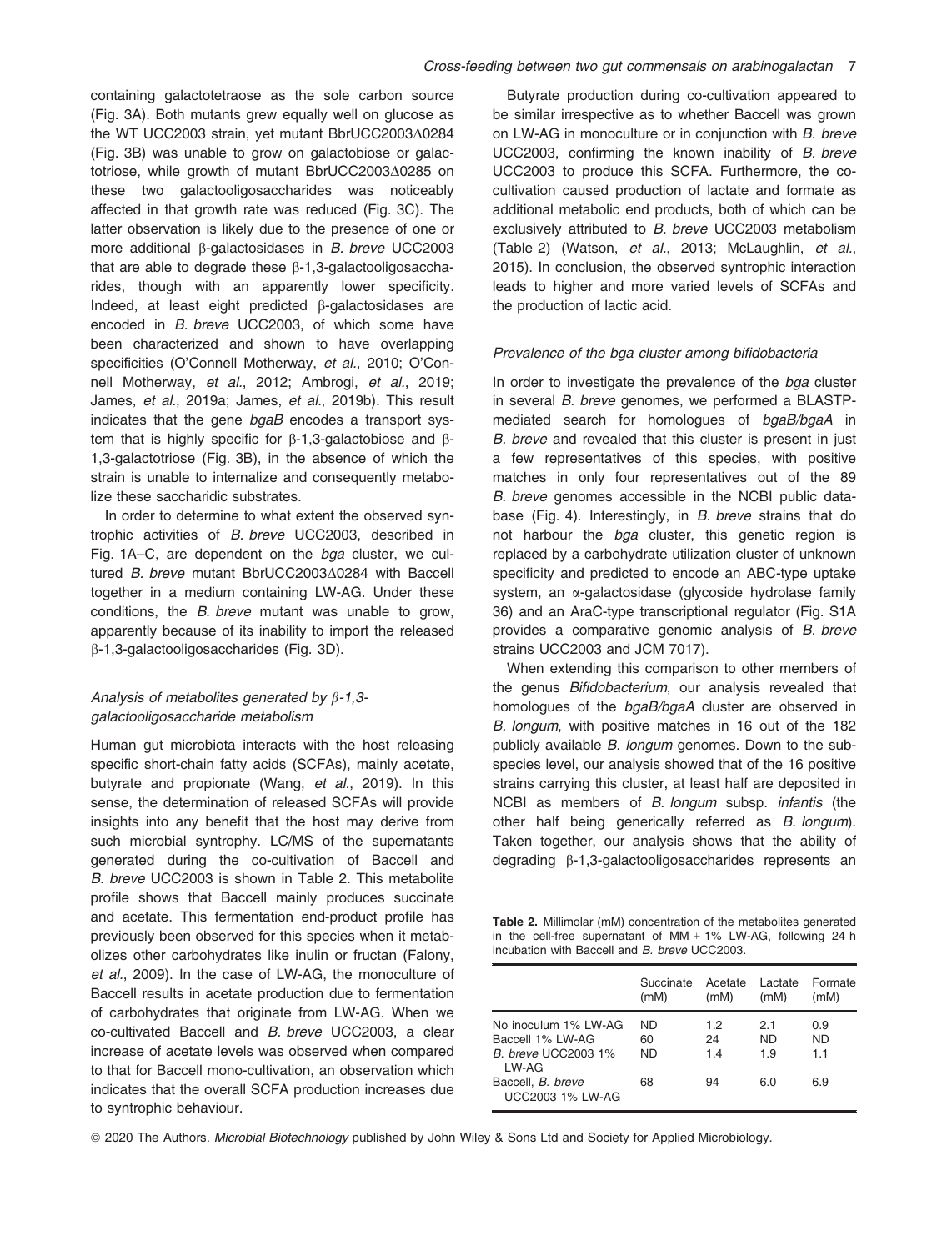

Fig. 4. Prevalence of the bga cluster in Bifidobacterium. Heat-map showing the BLASTP-mediated comparative analysis of BgaA/BgaB across representatives of human-derived bifidobacteria. Gene products from the representative strain genomes of all known publicly available Bifidobacterium species were scrutinized and the result of human-derived Bifidobacterium species with a significant homology of 80% iterative similarity over 50% of protein length is represented in this matrix. Gene presence (yellow) and absence (blue) with a colour grading representing the degree of sequence similarity at protein level are indicated, along with the frequency of occurrence of this cluster in each species and the total number of genomes in each species.

infrequently occurring feature in Bifidobacterium, being confined to just a few members of B. breve and B. longum subsp. infantis (Fig. 4).

This result is also supported by our previous observation of the distribution of the b-galactosidase-encoding genes from B. breve UCC2003 across 34 representatives of B. breve, B. longum and B. bifidum (Ambrogi, et al., 2019). Also in this case, the presence of the BgaA  $\beta$ -galactosidase Bbr\_0285 was only detected in B. breve UCC2003 and B. longum subsp. infantis ATCC 15697 (Ambrogi, et al., 2019), thus confirming our current observations, which are now extended to a much larger data set (Fig. 4). The finding that the genome of B. longum subsp. infantis ATCC 15697 contains gene homologs of the *bga* cluster is in agreement with its observed cross-feeding ability (see above). Conversely, the other bifidobacteria tested, that is B. breve JCM7017, and the B. longum subsp. longum and B. bifidum strains do not contain the bga cluster and indeed were shown to be unable to cross-feed.

# **Discussion**

Syntrophic interactions between species of two genera have been described for various glycans including fructan (Falony, et al., 2009), wheat arabinoxylan (Rogowski, et al., 2015) and AG (Degnan and Macfarlane, 1995; Macfarlane, et al., 1995). For example, Bacteroides ovatus supports growth of Bifidobacterium adolescentis strain ATCC15703 because this Bifidobacterium strain can only utilize linear arabino-xylo-oligosaccharides released by Ba. ovatus when cultivated on complex xylan (Rogowski, et al., 2015). Therefore, growth of bifidobacterial strains on highly decorated xylans, like those

found in corn, depends on an extensive repertoire of enzyme families including an GH98 endo-xylanase of Ba. ovatus ATCC8483.

In the current study, we describe cross-feeding between Ba. cellulosilyticus (Baccell) and B. breve UCC2003. B. breve is not able to use intact AGs as a carbon source because it lacks the catalytic apparatus to degrade this large and complex polysaccharide. In contrast, Baccell can utilize this glycan as a sole carbon resource, while also releasing certain mono- and oligosaccharides into the media that then become available for growth of other commensal bacteria in the gut. In our study, we showed the ability of B. breve UCC2003 to use short-chain  $\beta$ -1,3-galactooligosaccharides, liberated by Baccell. The B. breve UCC2003 bga gene cluster allowing this was identified and was shown to be involved in the binding, incorporation and degradation of two particular β-1,3-galactooligosaccharides. BgaA, which is a member of GH2, is involved in this catabolic process and is very specific to exclusively accommodate  $\beta$ -1,3-galactobiose and  $\beta$ -1,3-galactotriose in the active site. To date, only a small number of b-galactosidases belonging to GH2 have been described to specifically utilize these oligosaccharides in Bifidobacterium spp. (Yi, et al., 2011; Viborgh, et al., 2014; Arreola, et al., 2014). Bifidobacterium spp. are excellent lactose and galacto-oligosaccharide degraders, with some species also capable of metabolizing specific human milk oligosaccharides (James, et al., 2019a; James, et al., 2019b). Only a small number of bifidobacterial species are known to be able to metabolize AG (Crociani, et al., 1994; Fujita, et al., 2019). For example, B. longum subsp. longum has been described to ferment gum arabic, a type II AG frequently added to foods as an emulsifier (Crociani, et al., 1994; Cartmell, et al., 2018).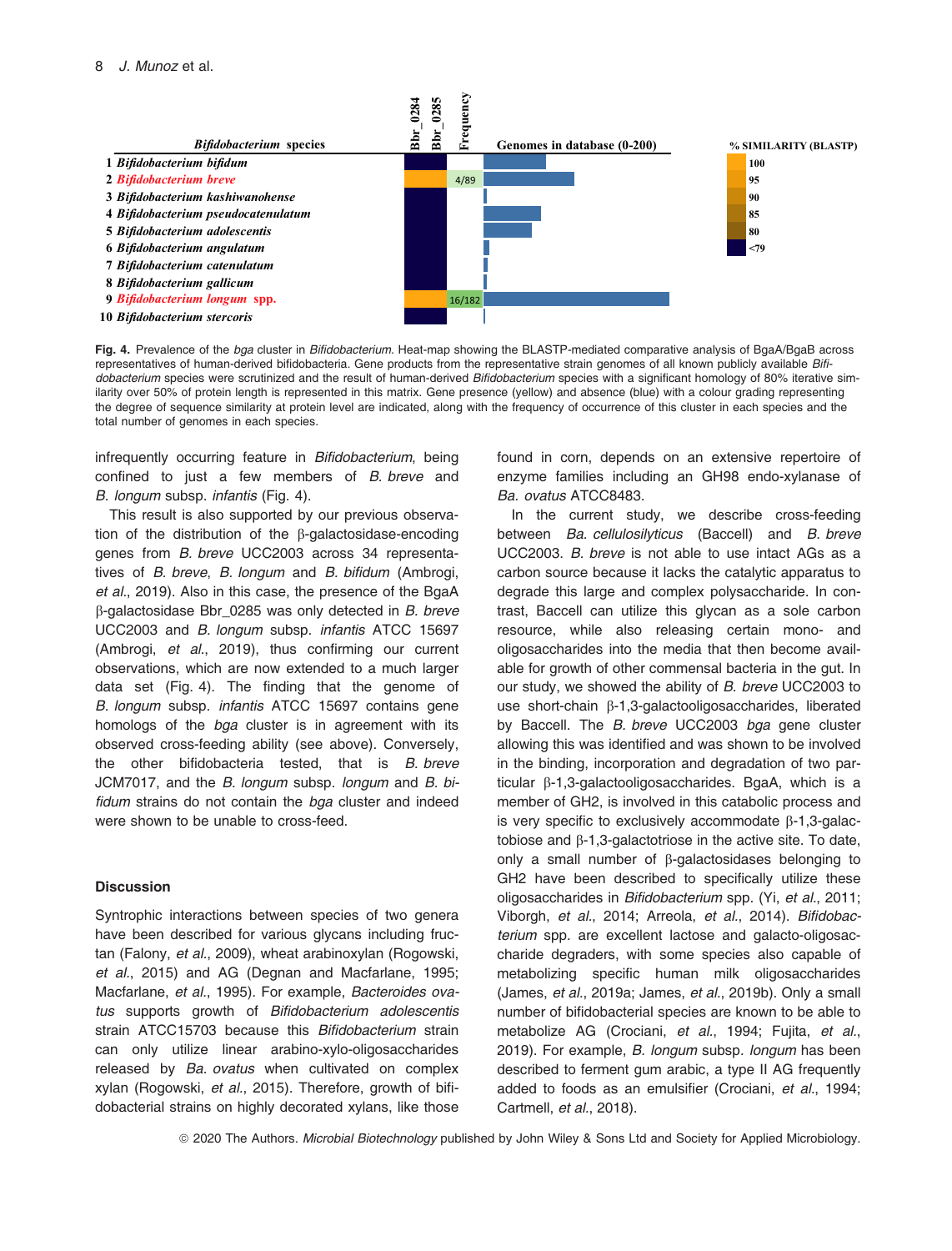The specific activity of BgaA for particular  $\beta$ -1,3-galactooligosaccharides is likely to be due to the structural properties of its active site. We showed, through the structural model for this protein, how  $\beta$ -1,4 and  $\beta$ -1,6galactooligosaccharides would sterically clash in the active site of BgaA, when compared to other, less substrate-specific galactosidases, which contain a loop that prevents entrance of these  $\beta$ -1,3-oligosaccharides into the active site. This loop is not present in BgaA, allowing the entrance of these particular oligosaccharides, yet clashing with 1,4/1,6-linkages, including lactose, which is not a substrate for BgaA. However, as this is only a predicted structural model, a crystal structure of this protein is required, which may then allow protein engineering of BgaA.

In the current study, we solve the molecular interactions between Baccell and B. breve UCC2003 in LW-AG metabolism, showing that Baccell mainly released rhamnose,  $\beta$ -1,3-galactobiose and  $\beta$ -1,3-galactotriose in the media (Fig. 1B). B. breve UCC2003 internalizes these galactooligosaccharides through BgaB into the cytoplasm, though it appears unable to incorporate and/or metabolize the released rhamnose. Following internalization of the two  $\beta$ -1,3-galactooligosaccharides, they are hydrolysed by BgaA into galactose (Fig. 5). Rhamnose may be used by other gut commensals, for example E. coli or perhaps other Bacteroides species, presenting additional syntrophic interactions (E. coli producing 1,2 propanediol, which in turn can be used by for example Eubacterium hallii to be converted in propionic acid) (Belenguer, et al., 2006; Engels, et al., 2016; Matsubara, et al., 2016). Therefore, the ecological complexities of LW-AG metabolism in the gut are likely to be more elaborate than what we have demonstrated here (Fig. 5).

Remarkably, the bga cluster is not conserved among analysed members of the Bifidobacterium genus (Fig. 4). The strain-specific presence of certain carbohydrate metabolic clusters has previously been shown to impact on colonization and persistence of particular strains in the gut (Maldonado-Gomez, et al., 2016). Therefore, strains having the *bga* cluster as presented in this paper, and the associated ability to metabolize short-chain  $\beta$ -1,3-GOS, will provide an ecological advantage if the diet of the host contains AGs and if the microbiota houses keystone Bacteroides spp., such as Baccell, to provide initial breakdown and release the GOS. Baccell has been shown as a keystone organism in AG metabolism, enabling other gut microbiota species to grow in this complex glycan (Cartmell, et al., 2018).

In addition to the cross-feeding experiments and the biochemical analysis, we investigated the means by which the observed Baccell and B. breve UCC2003



Fig. 5. Schematic view of cross-feeding between Baccell and B. breve UCC2003 when grown on LW-AG.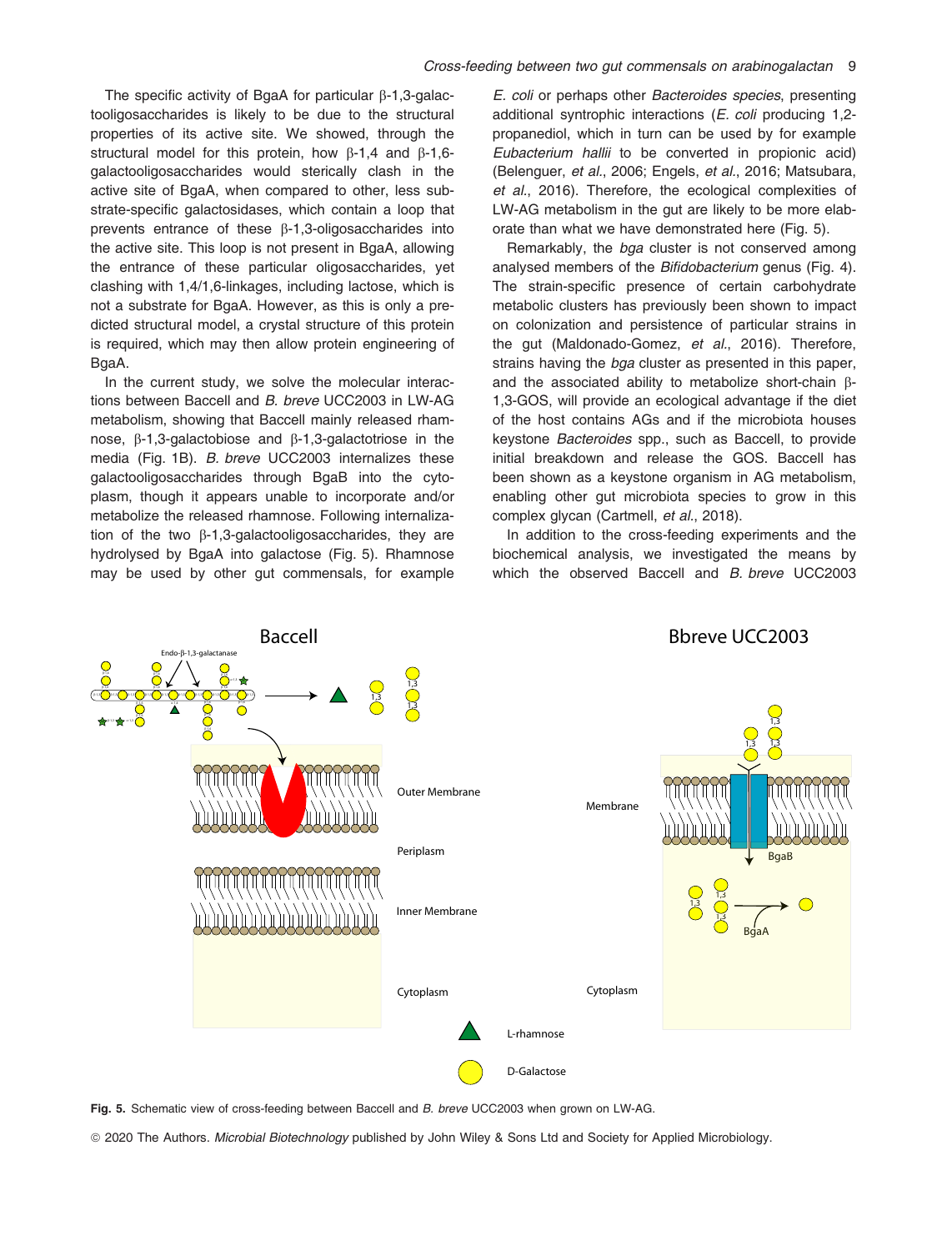interactions could benefit the host through SCFA production. Acidification of the colon has been shown to supress growth of pathogens, while SCFAs, which are rapidly absorbed into by the colonic mucosa, can supply energy to the host (McLaughlin, et al., 2015; Connors, et al., 2019). Cross-feeding interactions between Baccell and Bifidobacterium when metabolizing LW-AG, mainly leads in succinate and acetate production (Table 2). Acetate promotes the gastrointestinal motility, while succinate has been linked with protection during colonization by pathogens. Interestingly, Bacteroides was recently shown to mediate colonization resistance to Salmonella typhimurium via production of propionate, which relies on succinate as an intermediate (Connors, et al., 2019).

Finally, from a prebiotic perspective it seems that this b-1,3-GOS represents a very species and strain-specific carbohydrate (though we of course do not know if other gut commensal may grow on it), but it may be a very effective and highly specific synbiotic if used in combination with a probiotic that has the ability to metabolize these GOS fractions. Further studies will be required to investigate if other Bifidobacterium spp. or other gut commensals are able to metabolize these  $\beta$ -galactooligosaccharides and how this may impact on other gut community members and, consequently and importantly, host health.

# Experimental procedures

# Bacterial strains, plasmids and culture conditions

Bacterial strains and plasmids used in this study are listed in Table S1. Where appropriate, growth media contained erythromycin (Em; 100  $\mu$ g ml<sup>-1</sup>) and/or kanamycin (Kan; 50  $\mu$ g ml<sup>-1</sup>). Bacteroides strains were routinely cultured in brain heart infusion (BHI) media supplemented with 1% haematin. Bifidobacterial strains were routinely cultured in either de Man Rogosa and Sharpe medium (MRS medium; Difco, BD, Le Pont de Claix, France) supplemented with 0.05% cysteine-HCl or reinforced clostridial medium (RCM; Oxoid Ltd., Basingstoke, UK). Bifidobacterial strains were incubated under anaerobic conditions in a modular atmospherecontrolled system (Davidson and Hardy, Belfast, Ireland) at 37°C. Escherichia coli strains EC101 and TUNER (DE3) were cultured in Luria-Bertani (LB) broth (Sambrook and Maniatis, 1989), containing Kan, and without antibiotics, respectively, at 37°C with agitation. Recombinant E. coli EC101 cells containing (derivatives of) pFREM-ORI28 were selected on LB agar containing Em and Kan, and recombinant E. coli TUNER cells containing (derivatives of) pET28b were selected on LB agar containing Kanamycin. Mutants of B. breve UCC2003 generated through the genomic integration of pFREM-ORI28 were selected on reinforced clostridial agar (RCA; Oxoid Ltd.), containing Em (see below for further details on the mutation strategy). For protein overexpression, recombinant E. coli TUNER strains were cultured in NZY auto-inducible LB broth (NZYTech, Lisbon, Portugal).

#### **Reagents**

All disaccharides tested in this study were purchased from Dextra UK (Reading, UK) or Carbosynth (Reading, UK) (Fig. S1C). L-Rhamnose, L-arabinose, D-Galactose, D-glucose and Larch Wood Arabinogalactan (LW-AGP) were purchased from Sigma (Haverhill, UK). Luria-Bertani (LB) growth medium was purchased from Formedium (Norfolk, UK), reinforced clostridial agar from Oxoid Ltd. and brain heart infusion from Sigma. All reagents were of analytical grade.

#### Cloning and expression of recombinant proteins

The gene associated with locus tag Bbr\_0285 (accession number [ABE94991,](http://www.ncbi.nlm.nih.gov/nuccore/ABE94991) and designated here as bgaA) was amplified from B. breve UCC2003 using its genomic DNA as template and cloned into pET28a (Novagen, Watford, UK) using NheI and HindIII restriction sites for production and purification of its encoded product facilitated by the incorporation with an N-terminal  $His<sub>6</sub>$  tag (Table S1). For this, E. coli TOP10 cells (ThermoFisher Scientific) were used. The recombinant construct was sequenced (Eurofins Genomics, Ebersberg, Germany) to verify its genetic integrity and then used to transform E. coli BL21 (DE3) expression cells (ThermoFisher Scientific). Cells were cultured in Luria-Bertani (LB) medium containing with 10  $\mu$ g ml<sup>-1</sup> kanamycin antibiotic to midlog phase  $(A_{600nm}$  of  $\sim$  0.6). Protein expression was induced by adding  $0.1$  mM isopropyl  $\beta$ -D-1-thiogalactopyranoside (IPTG) to cells followed by growth overnight at 16°C. The next day, cells were harvested by centrifugation (4000 g) and re-suspended in Talon buffer (20 mM Tris/HCl pH 8.0 plus 100 mM NaCl). Re-suspended cells were disrupted and centrifuged (16 000 g) for 20 min at 4°C, after which BgaA was purified from the resulting cell-free extract by immobilized metal affinity chromatography (IMAC) using Talon™, a cobalt-based matrix. In the process, the cell-free extract (CFE) was loaded on a column containing the Talon resin and then washed with Talon buffer. Another wash was performed with Talon buffer containing 10 mM imidazole followed by recombinant protein elution with 100 mM imidazole. Purified proteins were then exchanged into a buffer of choice by standard dialysis.

# Enzyme assays

All enzyme assays, unless otherwise stated, were carried out in 20 mM sodium phosphate buffer, pH 7.0,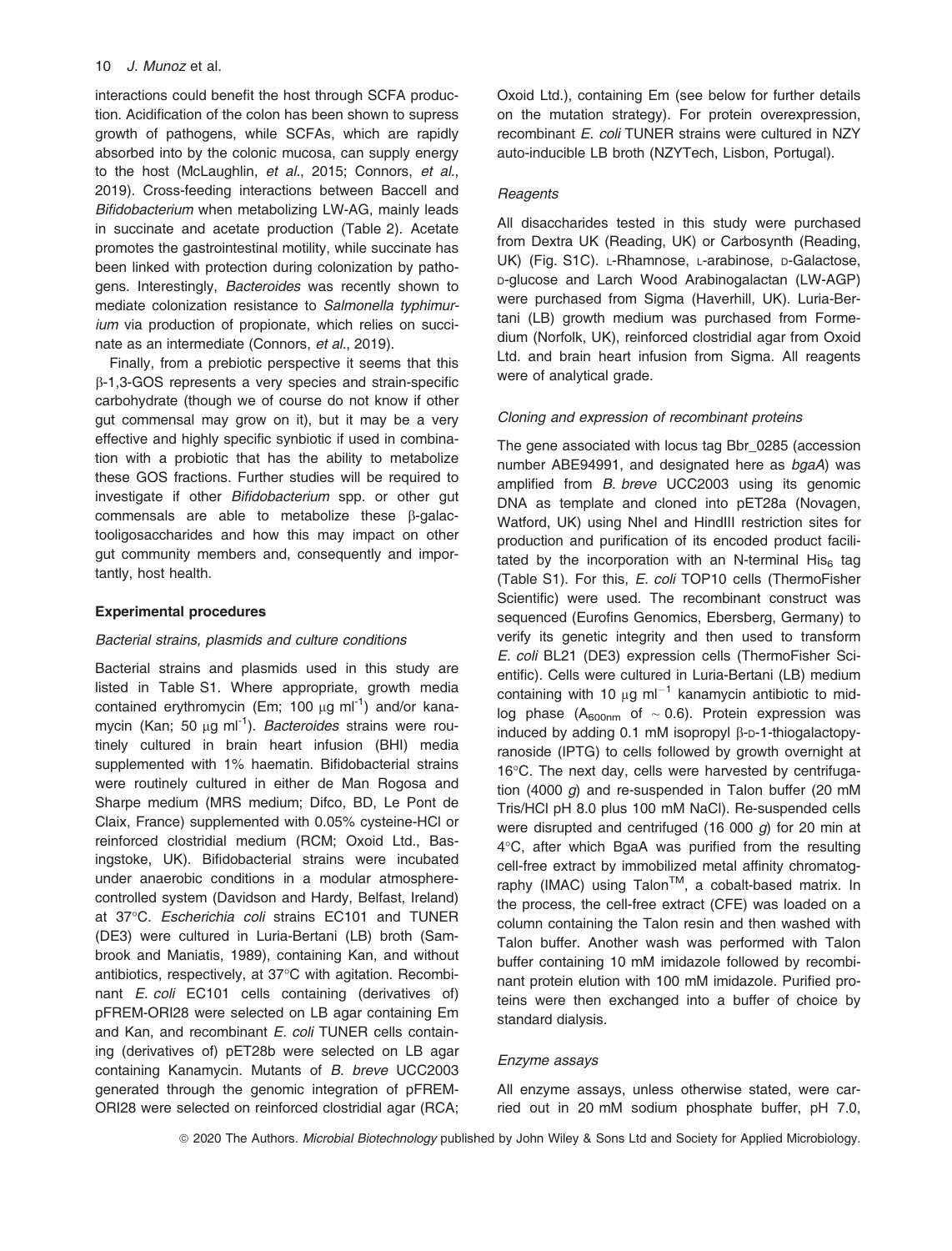containing 150 mM NaCl and performed in triplicate. Assays were carried out at 37°C employing 1 µM BgaA in the presence of  $150 \mu M$  substrate. Aliquots were taken over a 16 h time course, and samples and products were assessed by TLC and high pressure anion exchange chromatography (HPAEC) with pulsed amperometric detection (PAD). Sugars (mono and short oligosaccharides) were separated on a Carbopac PA1 guard and analytical column in an isocratic program of 100 mM sodium hydroxide during 40 min and then with a 100% linear gradient of 500 mM sodium acetate over 60 min. Sugars were detected using the carbohydrate standard quad waveform for electrochemical detection at a gold working electrode with an Ag/AgCl pH reference electrode. Kinetic parameters were determined using the D-galactose detection kit from Megazyme, measuring the release of galactose by absorbance of 340 nm. To determine kinetic parameters, 100 nM of the appropriate enzyme was assayed against varying concentrations of oligosaccharides between 0.1 and 1 mM. D-galactose release was measured, and the values were plotted using linear regression giving  $k_{cat}/K_m$  as the slope of the line.

#### Nucleotide sequence analysis

Sequence data were obtained from the Artemis-mediated (Rutherford, et al., 2000) genome annotations of B. breve UCC2003 (O'Connell Motherway, et al., 2011). Database searches were performed using non-redundant sequences accessible at the National Center for Biotechnology Information (NCBI) [\(http://www.ncbi.nlm.nih.gov](http://www.ncbi.nlm.nih.gov)) using the basic local alignment search tool (BLAST) (Altschul, et al., 1990; Altschul, et al., 1997). Sequences were verified and analysed using the SeqMan and Seq-Builder programs of the DNAStar software package (version 10.1.2; DNAStar, Madison, WI, USA). Gene product (protein) localization and signal peptide predictions were made using the TMHMM, v. 2.0 and SignalP, v. 4.1 (Petersen, et al., 2011) servers, respectively, available at <http://www.cbs.dtu.dk/>.

#### DNA Manipulations

Chromosomal DNA was isolated from B. breve UCC2003 as previously described (O'Riordan and Fitzferald, 1999). Plasmid DNA was isolated from E. coli using the Roche High Pure Plasmid Isolation kit (Roche Diagnostics, Basel, Switzerland). An initial lysis step was performed using 30 mg  $ml^{-1}$  of lysozyme for 30 min at 37°C prior to plasmid isolation from B. breve. DNA manipulations were essentially performed as described previously (Sambrook and Maniatis, 1989). All restriction enzymes and T4 DNA ligase were used according to the

supplier's instructions (Roche Diagnostics). Synthetic single-stranded oligonucleotide primers used in this study (Table S1) were synthesized by Eurofins. Standard PCRs were performed using Phusion Green Hot Start II High-Fidelity PCR Master Mix (Thermo Scientific, Waltham, MA, USA) in a Life Technologies Proflex PCR System (Thermo Scientific). PCR products were visualized by staining using SYBR Safe DNA gel stain following agarose gel electrophoresis (1% agarose). B. breve colony PCR reactions were performed as described previously (O'Connell Motherway, et al., 2009). PCR fragments were purified using the Roche high Pure PCR purification kit (Roche Diagnostics). Plasmid DNA was isolated using the Roche High Pure Plasmid Isolation kit (Roche Diagnostics). Plasmid DNA was introduced into E. coli by electroporation as described previously (Sambrook and Maniatis, 1989). B. breve UCC2003 was transformed by electroporation according to a previously published protocol (Maze, et al., 2007). The correct orientation and integrity of all plasmid constructs (see also below) were verified by DNA sequencing, performed at Eurofins.

#### Construction of B. breve UCC2003 insertion mutants

Internal fragments of Bbr 0284 (designated here as bgaB) (fragment size was 617 bp, representing codon numbers 134 through to 340 of the 482 codons of this gene), and of bgaA (fragment size was 579 bp, representing codon numbers 197 through to 390 of the 607 codons of this gene), were amplified by PCR using B. breve UCC2003 chromosomal DNA as a template and primer pairs IM284F and IM284R, or IM285F and IM285R, respectively (Table S2) (Fig. S1A). The insertion mutants were constructed using an adaptation of a previously developed method (O'Connell Motherway, et al., 2009). In short, a non-replicating plasmid was integrated into the genome by homologous recombination, being guided by a sequence identical to that of an internal portion of the targeted gene. Successful integration of the plasmid was ensured and retained using a selectable marker of antibiotic resistance. The modification to the existing protocol was the use of an alternative plasmid with a different antibiotic resistance marker. Instead of pORI19 with an added tetracycline resistance marker, a modified version of this plasmid with an erythromycin resistance marker  $(Em<sup>R</sup>)$  (Bottacini, et al., 2018) was used, designated pFREM28 (E.C. Hoedt, F. Bottacini, N. Cash, R.S. Bongers, K. van Limpt, K. Ben Amor, J. Knol, J. MacSharry and D. van Sinderen, in preparation). Sitespecific recombination of potential Em-resistant mutant isolates was confirmed by colony PCR using primer combinations EmRFw and EmRRy to verify  $Em<sup>R</sup>$  integration, and primers 284confirm1 and 284confirm2, and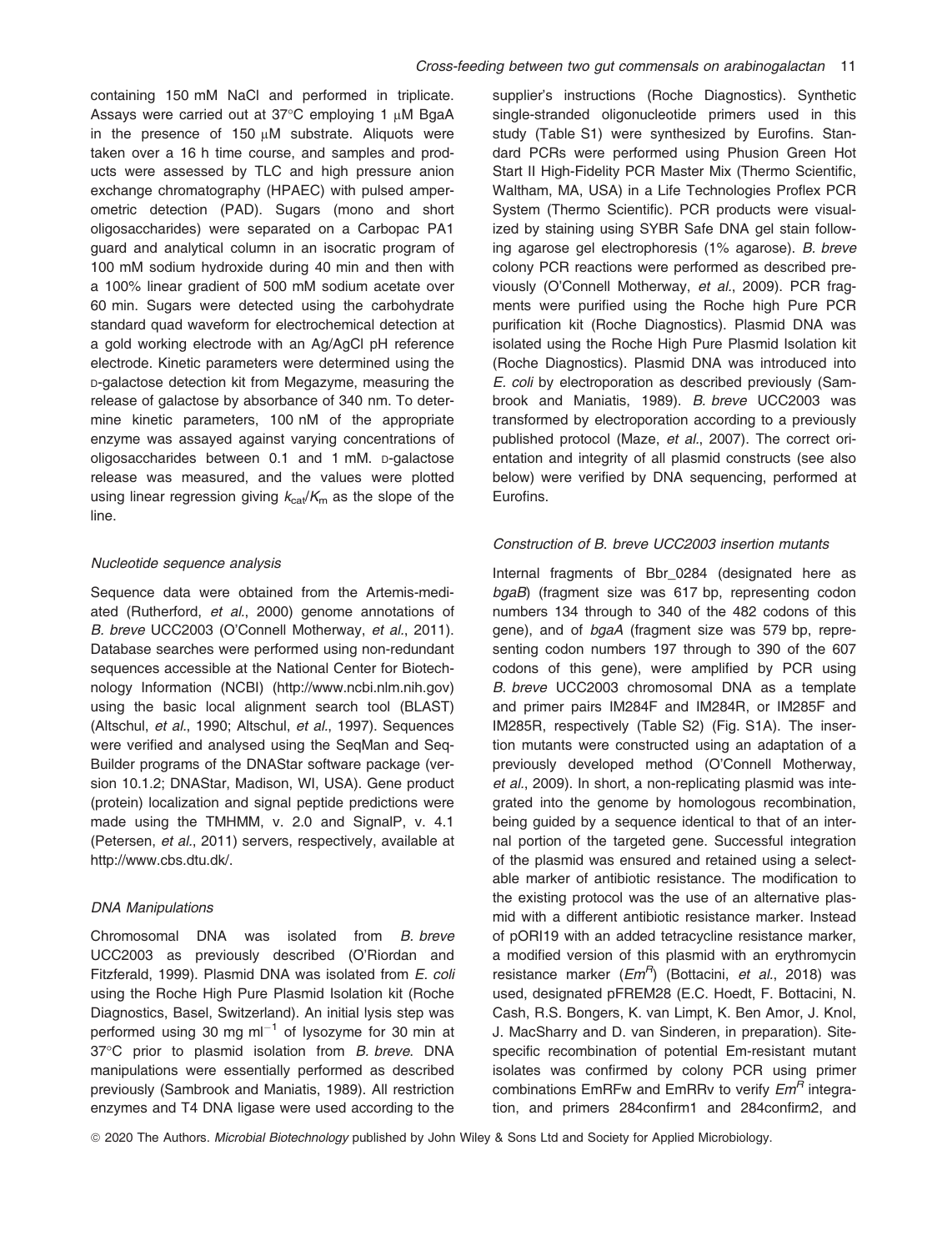285confirm1 and 285confirm2 (positioned upstream of the selected internal fragments of bgaB and bgaA, respectively) in combination with primer EmRRv to confirm integration at the correct chromosomal location (Table S2). The data for confirmation of gene deletion are shown in supporting information.

# Cross-feeding and competition assays

Before co-culture, Ba. cellulosilyticus DSM 14838 (Baccell) was grown in BHI and washed in PBS. Monocultures of bifidobacterial strains were grown on Reinforced Clostridium Media (Oxoid) and washed in PBS before being used to inoculate Minimal Media (MM) containing 1% LW-AG (Cartmell, et al., 2018). Co-cultures were grown in inoculate Minimal Media containing 1% LW-AG in triplicate. Samples of 0.5 ml were taken at regular intervals during growth, which were serially diluted and plated onto brain–heart infusion (Sigma-Aldrich) with agar and porcine haematin for determination of total CFUs per millilitre of the culture (Bacteroides) and onto Reinforced Clostridium Media with 0.05% cysteine (for wild-type bifidobacterial strains) and with 100  $\mu$ g ml<sup>-1</sup> erythromycin (for insertional mutants in B. breve UCC2003). Each monoculture of Bacteroides or Bifidobacterium was also plated for determination of CFUs per millilitre at intervals during the growth.

Sugars (mixed type of oligosaccharides from growth media) were separated on a Carbopac PA200 guard and analytical column in an isocratic program of 100 mM sodium hydroxide during 40 min and then with a 100% linear gradient of 500 mM sodium acetate over a 60 min period. Sugars were detected using the carbohydrate standard quad waveform for electrochemical detection at a gold working electrode with an Ag/AgCl pH reference electrode.

# Comparative bioinformatic analysis

Protein coding sequences derived from a total of 592 representative strains from 66 bifidobacterial species were downloaded from the NCBI Reference Sequence collection Refseq [\(ftp://ftp.ncbi.nlm.nih.gov/genomes/](ftp://ftp.ncbi.nlm.nih.gov/genomes/refseq/bacteria) [refseq/bacteria](ftp://ftp.ncbi.nlm.nih.gov/genomes/refseq/bacteria)) and used as input for the comparative analysis. The occurrence of bgaA and bgaB homologues (or their encoded protein products) across members of the Bifidobacterium genus was performed using BLASTP alignments (Altschul, et al., 1997) against databases containing the Open Reading Frames (ORFs) of each bifidobacterial species. The identification of proteins homologous to BgaA and BgaB across Bifidobacterium was determined using cut-off values of 80% of similarity across 50% of protein length and a 0.0001 e-value as a significance. The result of the alignments was

represented in a presence/absence binary heat-map with a colour gradient expressing the degree of sequence similarity across bifidobacterial species, ordered by origin of isolation. A bgaAB gene pair was defined as being present in a given bifidobacterial genome when homologues of the two genes were found co-located within the same genomic region with an average similarity of at least 80% at their deduced protein level.

# Metabolite analysis by High-Performance Liquid Chromatography (HPLC)

HPLC analysis was used to assess SCFA production by (cross-feeding) Baccell and B. breve UCC2003. Growth medium supernatants from stationary phase (co-)cultures were filter sterilized (0.45 µM filter, Costart Spin-X column) and injected into an UltiMate<sup>®</sup> BioRS Thermo HPLC system (Thermo Fisher Scientific) with a refractive index detector system. This system was used to identify and calculate the production of acetate, lactate and butyrate as a result of carbohydrate fermentation. Concentrations were calculated based on known standards. Nonfermented medium containing LW-AG served as control. An Accucore™ C18 HPLC column was used and maintained at 65°C. Elution was performed for 25 min using 10 mM  $H<sub>2</sub>SO<sub>4</sub>$  solution at a constant flow rate of 0.6 ml min<sup>-1</sup>.

# Acknowledgements

J.M. received financial support from an internal grant in Northumbria University. D.v.S., F.B. and K.J. are members of APC Microbiome Ireland which received financial support from Science Foundation Ireland, through the Irish Government's National Development Plan (SFI/12/ RC/2273-P1 and SFI/12/RC/2273-P2).

# Conflict of interest

None declared.

# Author contributions

J.M. and D.v.S. designed and directed the project and experiments. J.M. designed and performed the crossfeeding and biochemical experiments. K.J. designed and performed the genetic manipulation of B. breve strains used in this work. F.B. performed the bioinformatics analysis of the bga cluster on bifidobacterial strains. J.M. and D.v.S. analysed and interpreted the data. J.M., K.J., F.B. and D.v.S. drafted the manuscript and figures, provided commentary and edits to the manuscript and figures and prepared the final version of the article.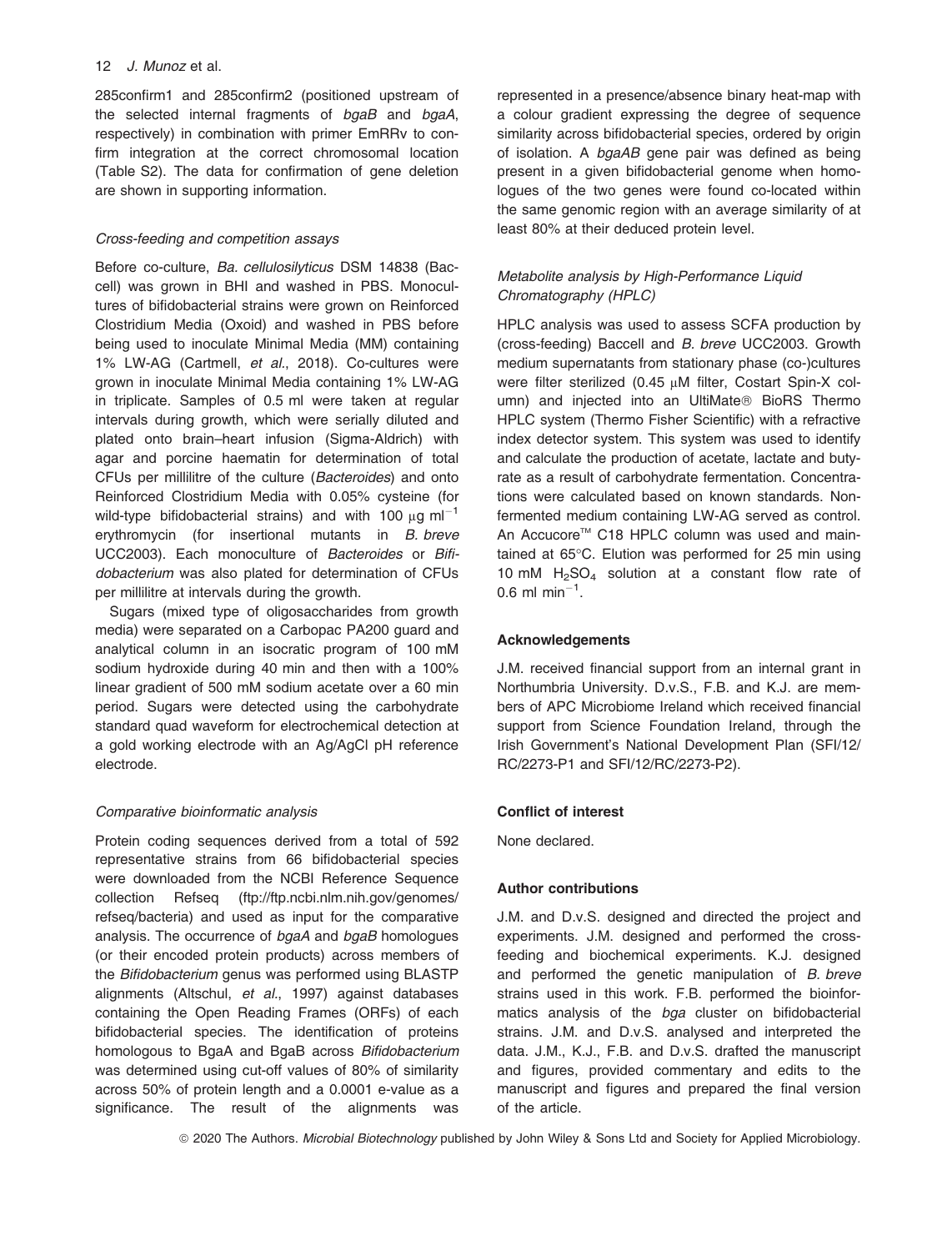#### **References**

- Altschul, S. F., Gish, W., Miller, W., Myers, E. W., and Lipman, D. J. (1990) Basic local alignment search tool. J Mol Biol 215: 403–410.
- Altschul, S.F., Madden, T.L., Schäffer, A.A., Zhang, J., Zhang, Z., Miller, W., and Lipman, D.J. (1997) Gapped BLAST and PSI-BLAST: a new generation of protein database search programs. Nucleic Acids Res 25: 3389-3402.
- Ambrogi, V., Bottancini, F., O'Sullivan, J., O'Connell Motherway, M., Linqiu, C., Schoemaker, B., et al. (2019) Characterization of GH2 and GH42 b-galactosidases derived from bifidobacterial infant isolates. AMB Express 9: 9– 24.
- Arreola, S. L., Intanon, M., Suljic, J., Kittl, R., Pham, N. H., Kosma, P., et al. (2014) Two  $\beta$ -galactosidases from the human isolate Bifidobacterium breve DSM20213: Molecular cloning and expression, biochemical characterization and synthesis of galacto-oligosaccharides. PLoS ONE 9: e104056.
- Belenguer, A., Duncan, S.H., Calder, A.G., Holtrop, G., Louis, P., Lobley, G.E., and Flint, H.J. (2006) Two routes of metabolic cross-feeding between Bifidobacterium adolescentis and butyrate-producing anaerobes from the human gut. Appl Environ Microbiol 72: 3593-3599.
- Bottacini, F., Morrisey, R., Esteban-Torres, M., James, K., van Breen, J., Dikareva, E., et al. (2018) Comparative genomics and genotype-phenotype associations in Bifidobacterium breve. Sci Rep 8: 10633–10647.
- Cartmell, A., Muñoz-Muñoz, J., Briggs, J.A., Ndeh, D.A., Lowe, E.C., Baslé, A., et al. (2018) An endogalactanase in Bacteroides thetaiotaomicron confers keystone status for arabinogalactan degradation. Nat Microbiol 3: 1314– 1326.
- Connors, J., Dawe, N., and Van Limbergen, J. (2019) The role of succinate in the regulation of intestinal inflammation. Nutrients 11: 25–37.
- Crociani, F., Alessandrini, A., Mucci, M.M., and Biavati, B. (1994) Degradation of complex carbohydrates by Bifidobacterium spp. Int J Food Microbiol 24: 199–210.
- Degnan, B.A., and Macfarlane, G.T. (1995) Arabinogalactan utilization in continuous cultures of Bifidobacterium longum: effect of co-culture with Bacteroides thetaiotaomicron. Anaerobe 1: 103–112.
- Engels, C., Ruscheweyh, H.J., Beerenwinkel, N., Lacroix, C., and Schwab, C. (2016) The common gut microbe Eubacterium hallii also contributes to intestinal propionate formation. Front Microbiol 7: 713–725.
- Falony, G., Calmeyn, T., Leroy, F., and De Vuyst, L. (2009) Co-culture Fermentation of Bifidobacterium species and Bacteroides thetatiotaomicron reveal a mechanistic insight into the prebiotic effect of inulin-type fructans. Appl Microbiol Biotechnol 75: 2312–2319.
- Foley, M.H., Cockburn, D.W., and Koropatkin, N.M. (2016) The sus operon: a model system for starch uptake by the human gut Bacteroidetes. Cell Mol Life Sci 73: 2603-2617.
- Fujita, K., Sakaguchi, T., Sakamoto, A., Shimokawa, M., and Kitahara, K. (2014) Bifidobacterium longum subsp. longum Exo-β-1,3-Galactanase, an enzyme for the

degradation of type II arabinogalactan. Appl Microbiol Biotechnol 80: 4577–4584.

- Fujita, K., Sakamoto, A., Kaneko, S., Kotake, T., Tsumuraya, Y., and Kitahara, K. (2019) Degradative enzymes for type II arabinogalactan side chains in Bifidobacterium longum subsp. longum. Appl Microbiol Biotechnol 103: 1299–1310.
- Glenwright, A.J., Pothula, K.R., Bhamidimarri, S.P., Chorev, D.S., Baslé, A., Firbank, S.J., et al. (2017) Structural basis for nutrient acquisition by dominant members of the human gut microbiota. Nature 541: 407–411.
- Glowacki, R.W.P., Pudlo, N.A., Tuncil, Y., Luis, A.S., Sajjakulnukit, P., Terekhov, A.I., et al. (2020) A ribose scavenging system confers colonization fitness on the human gut symbiont Bacteroides thetaiotaomicron in a diet-specific manner. Cell Host Microbe 27: 79–92.
- Gutierrez, N., and Garrido, D. (2019) Species deletions from microbiome consortia reveal key metabolic interactions between gut microbes. mSystems 4: e00185–19.
- Harris, S., Powers, S., Monteagudo-Mera, A., Kosik, A., Lovegrove, A., Shewry, P., and Charalampopoulos, D. (2019) Determination of the prebiotic activity of wheat arabinogalactan peptide (AGP) using batch culture fermentation. Eur J Nutr 59: 297-307.
- Izumi, H., Ehara, T., Sugahara, H., Matsubara, T., Mitsuyama, E., Nakazato, Y., et al. (2019) The combination of Bifidobacterium breve and three prebiotic oligosaccharides modifies gut immune and endocrine functions in neonatal mice. J. Nutr 149: 344–353.
- James, K., O'Connell Motherway, M., Bottancini, F., and van Sinderen, D. (2019a) Bifidobacterium breve UCC2003 metabolises the human milk oligosaccharides lacto-N-tetraose and Laco-N-neo-etraose through overlapping, yet distinct pathways. Sci Rep 6: 38560–38575.
- James, K., Bottancini, F., Serrano-Contreras, J. I., Vigoureux, M., Egan, M., O'Connell Motherway, M., et al. (2019b) Metabolism of the predominant human milk oligosaccharide fucosyllactose by an infant gut commensal. Sci Rep 9: 15427–15447.
- Labourel, A., Crouch, L.I., Brás, J.L., Jackson, A., Rogowski, A., Gray, J., et al. (2016) The mechanism by which Arabinoxylanases can recognize highly decorated xylan. J Biol Chem 291: 22149–22159.
- Lapebie, P., Lombard, V., Drula, E., Terrapon, N., and Henrissat, B. (2019) Bacteroidetes use thousands of enzyme combinations to break down glycans. Nat Commun 10: 2043–2050.
- Macfarlane, G.T., Macfarlane, S., and Gibson, G.R. (1995) Co-culture of Bifidobacterium adolescentis and Bacteroides thetaiotaomicron in arabinogalactan-limited chemostats: effects if dilution rate and pH. Anaerobe 1: 275–281.
- Maldonado-Gomez, M.X., Martinez, I., Bottacini, F., O'Callaghan, A., Ventura, M., van Sinderen, D., et al. (2016) Stable engraftment of Bifidobacterium longum AH1206 in the human gut depends on individualized features of the resident microbiome. Cell Host Microbe 20: 515–526.
- Matsubara, M., Urano, N., Yamada, S., Narutaki, A., Fujii, M., and Kataoka, M. (2016) Fermentative production of 1 propanol from D-glucose, L-rhamnose and glycerol using recombinant Escherichia coli. J Biosci Bioeng 122: 421– 426.
- ª 2020 The Authors. Microbial Biotechnology published by John Wiley & Sons Ltd and Society for Applied Microbiology.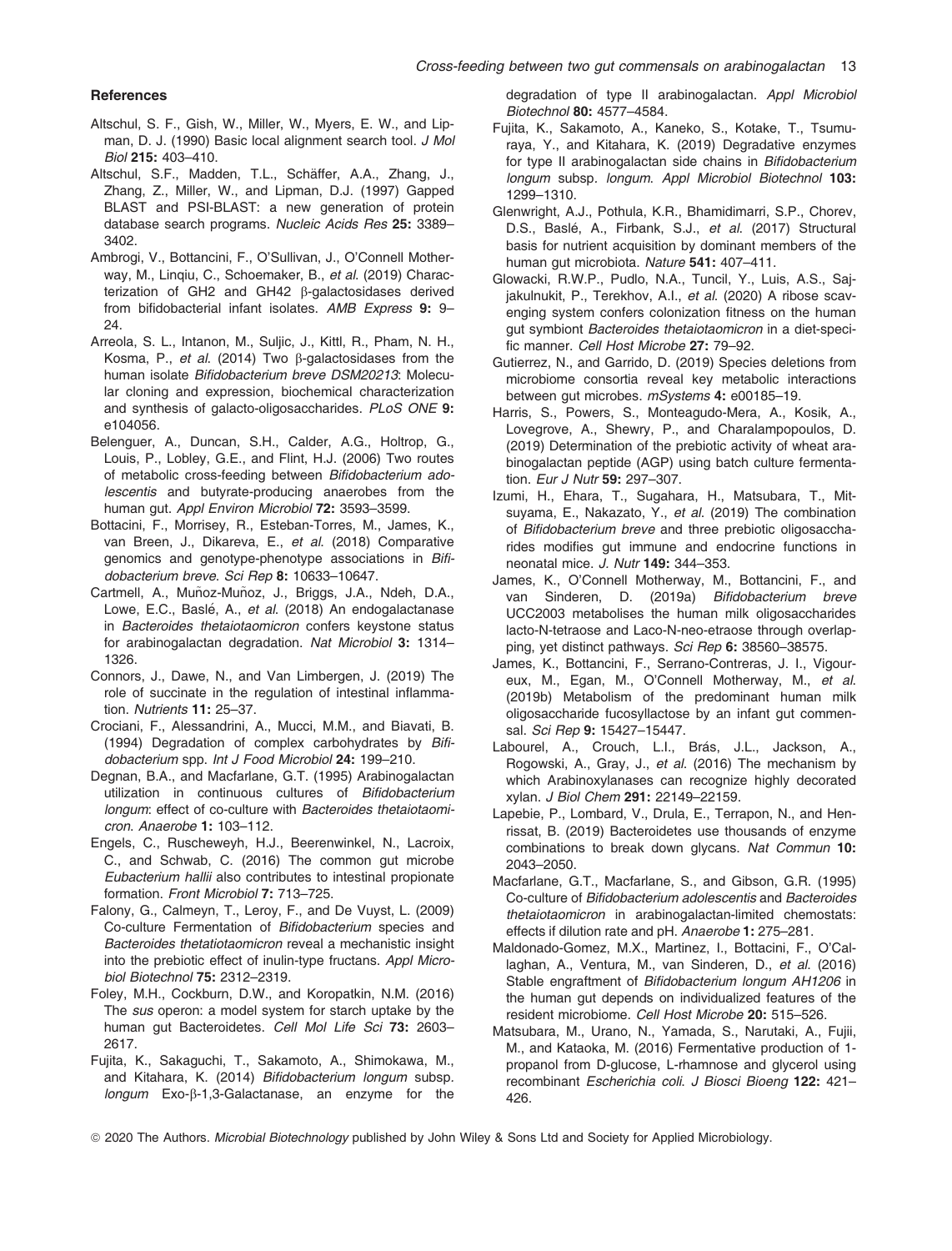- Maze, A., O'Connell-Motherway, M., Fitzgerald, G.F., Deutscher, J., and van Sinderen, D. (2007) Identification and characterization of a fructose phosphotransferase system in Bifidobacterium breve UCC2003. Appl Environ Microbiol 73: 545–553.
- McLaughlin, H.P., O'Conell Motherway, M., Lakshminarayanan, B., Staton, C., Ross, R.P., Bruls, J., et al. (2015) Carbohydrate catabolic diversity of bifidobacteria and lactobacilli of human origin. Int J Food Microbiol 203: 109–121.
- Muñoz-Muñoz, J., Cartmell, A., Terrapon, N., Henrissat, B., and Gilbert, H.J. (2017) Unusual active site location and catalytic apparatus in a glycoside hydrolase family. Proc Natl Acad Sci USA 114: 4936–4941.
- Ndeh, D., Rogowski, A., Cartmell, A., Luis, A.S., Baslé, A., Gray, J., et al. (2017) Complex pectin metabolism by gut bacteria reveals novel catalytic functions. Nature 544: 65– 70.
- Ndeh, D., Baslé, A., Strahl, H., Yates, E.A., McClurgg, U.L., Henrissat, B., et al. (2020) Metabolism of multiple glvcosaminoglycans by Bacteroides thetaiotaomicron is orchestrated by a versatile core genetic locus. Nat Commun 11: 646–658.
- O'Connell Motherway, M., Kinsella, M., Fitzgerald, G.F., and van Sinderen, D. (2012) Transcriptional and functional characterization of genetic elements involved in galactooligosaccharide utilization by Bifidobacterium breve UCC2003. Microb Biotechnol 6: 67–79.
- O'Connell Motherway, M., O'Brien, F., O'Driscoll, T., Casey, P.G., and van Sinderen, D. (2018) Carbohydrate syntrophy enhances the establishment of Bifidobacterium breve UCC2003 in the neonatal gut. Sci Rep 8: 10627-10637.
- O'Connell Motherway, M., O'Driscoll, J., Fitzgerald, G.F., and Van Sinderen, D. (2009) Overcoming the restriction barrier to plasmid transformation and targeted mutagenesis in Bifidobacterium breve UCC2003. Microb Biotechnol 2: 321–332.
- O'Connell Motherway, M., Fitzgerald, G.F., and van Sinderen, D. (2010) Metabolism of a plant derived galactosecontaining polysaccharide by Bifidobacterium breve UCC2003. Microb Biotechnol 4: 403–416.
- O'Connell Motherway, M., Zomer, A., Leahy, S.C., Reunanen, J., Bottacini, F., Claesson, M.J., et al. (2011) Functional genome analysis of Bifidobacterium breve UCC2003 reveals type IVb tight adherence (Tad) pili as an essential and conserved host-colonization factor. Proc Natl Acad Sci USA 108: 11217–11222.
- O'Riordan, K., and Fitzgerald, G.F. (1999) Molecular characterisation of a 5.75-kb cryptic plasmid from Bifidobacterium breve NCFB 2258 and determination of mode of replication. FEMS Microbiol Lett 174: 285–294.
- Petersen, T.N., Brunak, S., von Heijne, G., and Nielsen, H. (2011) SignalP 4.0: discriminating signal peptides from transmembrane regions. Nat Methods 8: 785–786.
- Ponder, G.R., and Richards, G.N. (1997) Arabinogalactan from Western larch, Part III: alkaline degradation revisited, with novel conclusions on molecular structure. Carbohydr Polym 34: 251–261.
- Rogowski, A., Briggs, J.A., Mortimer, J.C., Tryfona, T., Terrapon, N., Lowe, E.C., et al. (2015) Glycan complexity

dictates microbial resource allocation in the large intestine. Nat Commun 6: 7481-7497.

- Ruiz-Aceituno, L., Esteban-Torres, M., James, K., Moreno, F.J., and van Sinderen, D. (2020) Metabolism of biosynthetic oligosaccharides by human-derived Bifidobacterium breve UCC2003 and Bifidobacterium longum NCIMB8809. Int J Food Microbiol 316: 108476–108486.
- Rutherford, K., Parkhill, J., Crook, J., Horsnell, T., Rice, P., Rajandream, M.A., and Barrel, B. (2000) Artemis: sequence visualization and annotation. Bioinformatics 16: 944–945.
- Sambrook, J.F.E., and Maniatis, T. (1989) Molecular Cloning: A Laboratory Manual, 2nd edn. New York, NY: Cold Spring Harbor Laboratory Press, Cold Spring Harbor.
- Singh, R.P. (2019) Glycan utilization system in Bacteroides and Bifidobacteria and their roles in gut stability and health. Appl Microbiol Biotechnol 103: 7287-7315.
- Terrapon, N., Lombard, V., Drula, É., Lapébie, P., Al-Masaudi, S., Gilbert, H.J., and Henrissat, B. (2018) PULDB: the expanded database of polysaccharide utilization loci. Nucleic Acid Res 46: D677–D683.
- Turroni, F., Milani, C., Duranti, S., Mahony, J., van Sinderen, D., and Ventura, M. (2018) Glycan utilization and cross-feeding activities by bifidobacteria. Trends Microbiol. 26: 339–350.
- Viborgh, A.H., Fredslund, F., Katayama, T., Nielsen, S.K., Svensson, B., Kitaoba, M., et al. (2014) A  $\beta$ 1-6/1-3 galactosidase from Bifidobacterium animalis subsp. lactis BL-04 gives insight into sub-specificities of  $\beta$ -galactosidase catabolism within Bifidobacterium. Mol Microbiol 94: 1024–1040.
- Wang, G., Yu, Y., Wang, Y.Z., Wang, J.J., Guan, et al. (2019) Role of SCFAs in gut microbiome and glycolysis for colorectal cancer therapy. J Cell Physiol 234: 17023– 17049.
- Watson, D., O'Connell Motherway, M., Schoterman, M.H.C., Joost van Neerven, R.J., Nauta, A., and van Sinderen, D. (2013) Selective carbohydrate utilization by lactobacilli and bifidobacteria. J App Microbiol 114: 1132-1146.
- Yi, S.H., Alli, I., Park, K.H., and Lee, B. (2011) Overexpression and characterization of a novel transgalactosylic and hydrolytic  $\beta$ -galactosidase from the human isolate Bifidobacterium breve B24. New Biotechnol 28: 806–813.

# Supporting information

Additional supporting information may be found online in the Supporting Information section at the end of the article.

Fig. S1. A. bga Cluster in B. breve UCC2003 and JCM7017 strains. B. TLC of the enzymatic assays of BgaA with intact polysaccharides.PG, pectin galactan, PG +, Pectin galactan plus BgaA, LA, LW-AGP, LA+, LW-AGP + BgaA, GA,Gum Arabic, GA+, Gum Arabic + BgaA, 1,3G,  $\beta$ -D-1,3-galactan, 1,3G+, b-D-1,3-galactan + BgaA. C. Chemical structures of disaccharides, trisaccharides, tetrasaccharides and polysaccharides used in this work.

Fig. S2. A. pH-profile of BgaA with 1,3-galactobiose. The experimental conditions were:20 mM buffer with different